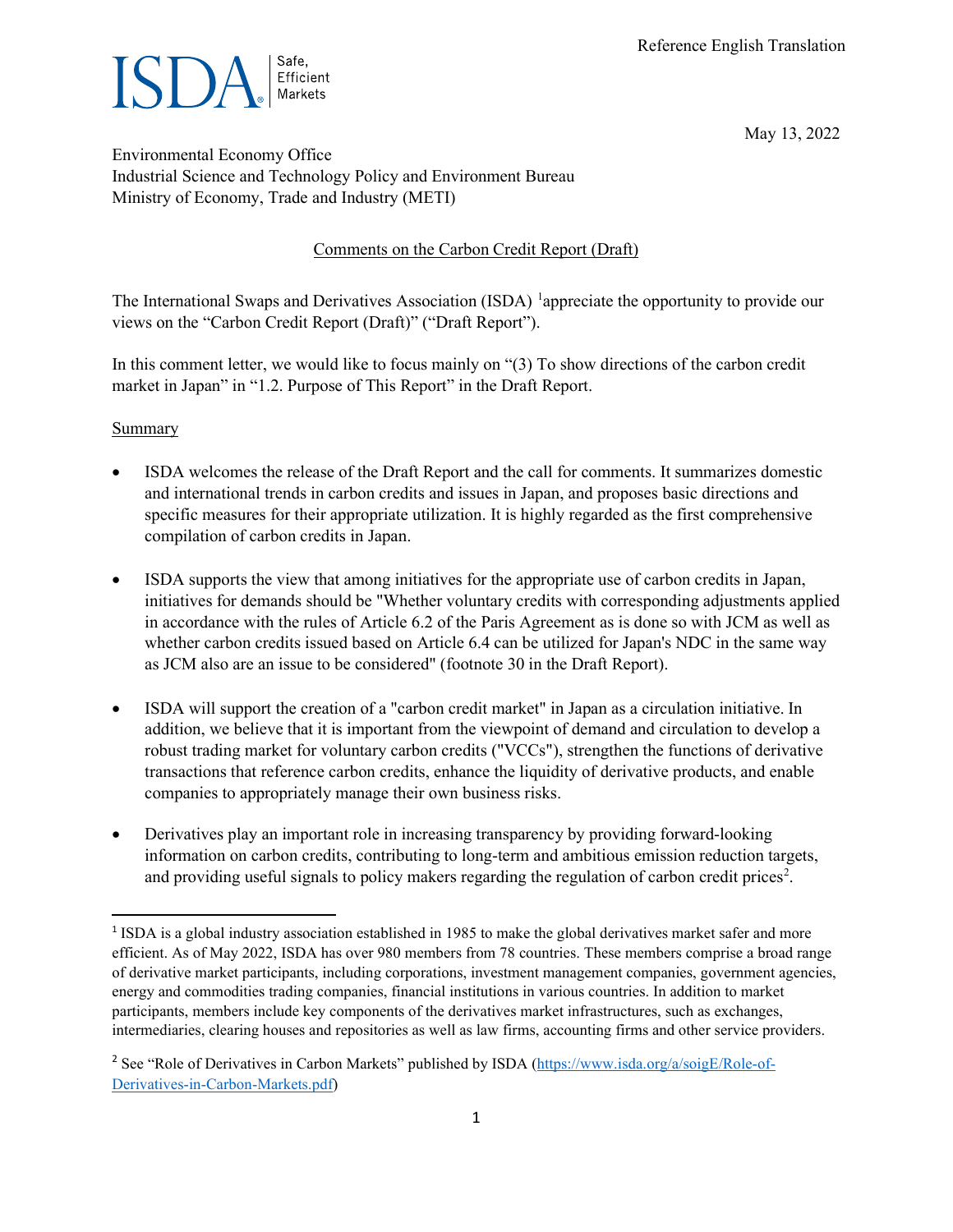- Financial institutions play an important role in enhancing the functioning and liquidity of carbon credit markets. For example, financial institutions, as counterparties to operating companies, serve as intermediaries between buyers and sellers of carbon credits.
- The VCC trading market is global in nature. Therefore, it is important that the framework to be designed in Japan be consistent with global standardization efforts (e.g., by the Integrity Council for Voluntary Carbon Markets (ICVCM)<sup>[3](#page-1-0)</sup>).
- To enhance the robustness of the VCC trading market, it is important to clarify the legal nature of the VCC<sup>[4](#page-1-1)</sup>. As described in section 4 below of this comment letter, the legal nature of VCCs affects how VCCs are traded and what collateral can be taken, as well as the effectiveness of close-out netting at the time of bankruptcy of a party. The legal nature may also affect broader considerations, including regulatory, tax and accounting treatment of VCCs.

# Comments

## **1. Role and Importance of Derivatives**

As discussed in section "5.3. Importance of Pricing Function by Publicly Announcing the Price of Carbon Credits" of the Draft Report, providing price signals for carbon credits is important in a number of ways. Derivatives markets can also play an important role in increasing transparency through forward-looking information on the underlying asset, which can contribute to long-term reduction targets. Futures markets provide certainty about the future cost of emissions, thereby enabling firms to plan strategic investments in CO2 emission reduction technologies.

Globally, pricing signals of carbon derivatives are also used in policy making to assess the effectiveness of emission reduction programs and ensure desirable outcomes, such as driving investment in renewables and use of less carbon-intensive fuels.

Investors can also use the price signals of derivatives transactions that reference carbon credits ("carbon derivatives") to assess climate transition risks, access liquidity pools to manage risks and allocate capital to benefit from energy transition opportunities. Asset managers can use carbon derivative to develop portfolios that meet the growing interest to invest in companies that are actively decarbonizing and avoid those that are carbon intensive.

Commonly traded types of carbon derivatives include futures, options and swaps. Futures and options are standardized products that are traded on exchanges and centrally cleared. Exchanges promote more liquidity, provide price transparency and act as financial intermediaries for a transaction.

<span id="page-1-0"></span><sup>&</sup>lt;sup>3</sup> See work on Core Carbon Principles and Assessment Framework by ICVCM [https://icvcm.org/integrity-council](https://icvcm.org/integrity-council-announces-timetable-for-new-voluntary-carbon-market-standards/)[announces-timetable-for-new-voluntary-carbon-market-standards/](https://icvcm.org/integrity-council-announces-timetable-for-new-voluntary-carbon-market-standards/)

<span id="page-1-1"></span><sup>&</sup>lt;sup>4</sup> See "Legal Implication s of Voluntary Carbon Credits" [\(https://www.isda.org/a/38ngE/Legal-Implications-of-](https://www.isda.org/a/38ngE/Legal-Implications-of-Voluntary-Carbon-Credits.pdf)[Voluntary-Carbon-Credits.pdf](https://www.isda.org/a/38ngE/Legal-Implications-of-Voluntary-Carbon-Credits.pdf) )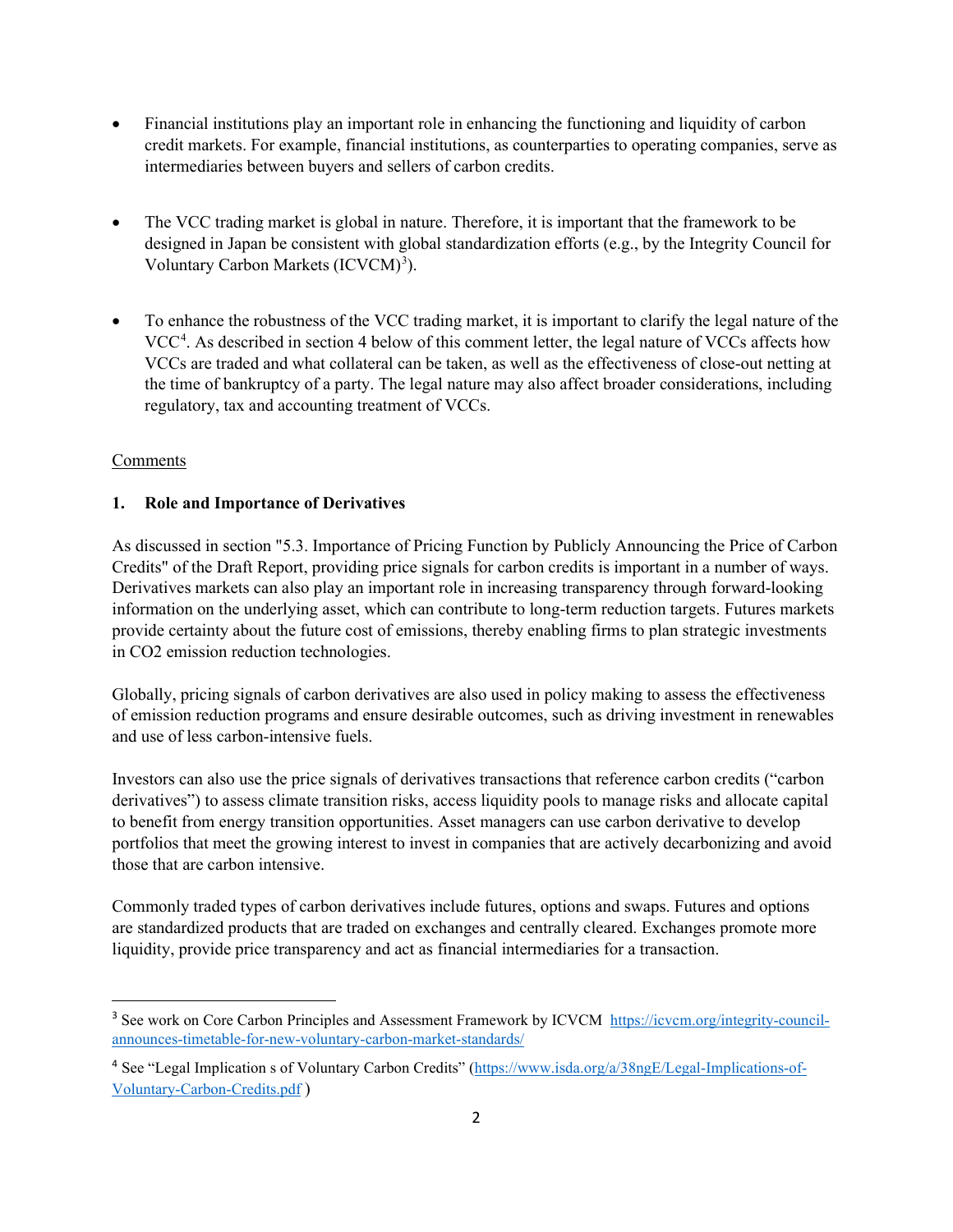OTC derivatives, on the other hand, allow market participants to customize their contracts more precisely to meet their particular risk management needs. For example, forward trading of carbon credits has the same structure as futures trading on exchanges, but it can be customized with respect to forward dates, for example, to meet the needs of individual companies. A forward transaction is a commitment to buy or sell a certain amount of carbon credits in the future and is usually settled by physical delivery of settlement of the underlying asset.

Although swaps are generally traded as OTC derivatives, they are contracts that promise the exchange of carbon credits or cash flows, etc. for a certain period of time and are usually settled by payment rather than physical delivery.

As noted above, carbon derivatives can be of many different types, but in terms of the type of underlying assets, in addition to transactions that reference a specific carbon credit, there are transactions that reference an index of the market price of the carbon credit (presumably with cash settled, if such an index is available). In other words, as the trading market for carbon credits develops and an index is constructed based on it, transactions referring to such an index will become possible. The establishment of such an index for the market price of carbon credits is essential not only for financial transactions that reference the index, but also for funds that use the index as a performance indicator, which will encourage the participation of a wider range of market participants, thereby contributing to further market liquidity and price transparency. As noted in footnote 28 of the Draft Report, "As the market matures and more consideration is given to futures contracts on carbon credits, this could lead to the issuance of longer-term price signals.", and the establishment of such an indicator would contribute to better risk management of carbon credit market price volatility.

While the Draft Report mentions consideration of futures products, we believe that consideration of spot, futures, listed and OTC products can all be interrelated and need to be comprehensive from the start-up phase.

In 5.3 of the Draft Report, the importance of the pricing function based on the price announcement of carbon credits is indicated, and 6.3.1 states the necessity of considering the price to be publicly announced. If the establishment of a futures market is to be considered, one of the options is to establish a futures market for cash settlement that qualifies for the delivery of certain carbon credits<sup>[5](#page-2-0)</sup>, and to construct an index based on the futures price, assuming that the futures market is sufficiently deep.

### **2. Role of financial institutions**

Financial institutions, such as banks and securities firms, are expected to play an important role as intermediaries for transactions in the carbon credit market, transferring risk and improving liquidity and transparency.

<span id="page-2-0"></span><sup>5</sup> Global Emissions Offset Futures (GEO, [https://www.cmegroup.com/trading/energy/cbl-global-emissions-offset](https://www.cmegroup.com/trading/energy/cbl-global-emissions-offset-futures.html)[futures.html\)](https://www.cmegroup.com/trading/energy/cbl-global-emissions-offset-futures.html), Nature-Based Global Emissions Offset Futures (N-GEO,

<https://www.cmegroup.com/trading/energy/nature-based-global-emissions-offset-futures.html> and Core Global Emissions Offset Futures (C-GEO[, https://www.cmegroup.com/markets/energy/emissions/cbl-core-global](https://www.cmegroup.com/markets/energy/emissions/cbl-core-global-emissions-offset-c-geo.html)[emissions-offset-c-geo.html\)](https://www.cmegroup.com/markets/energy/emissions/cbl-core-global-emissions-offset-c-geo.html) listed on the CME are leading examples, and its structure may be instructive.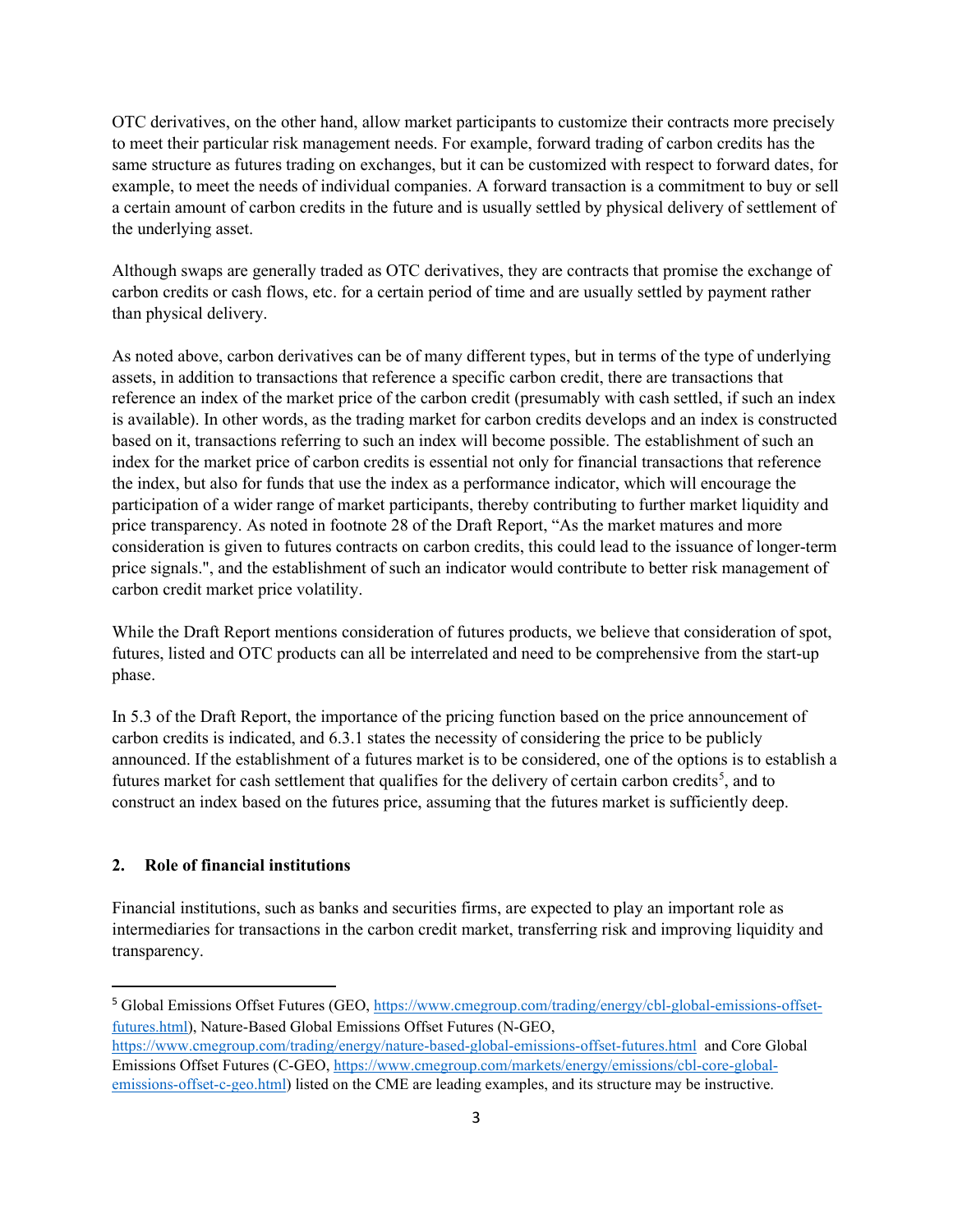These core functions would contribute to the transition of the market for bilateral carbon credit transactions, which is currently considered to be less transparent, to a fair and widely accessible liquid and transparent market. In particular, one of the important roles of financial institutions is to supply a wide range of risk money to the carbon credit market, which is expected to balance supply and demand in the market and form appropriate carbon pricing.

It is also expected that these financial institutions will further improve market price transparency by providing derivative trading liquidity to the market using carbon credits as reference assets and forwardlooking information as price signals. As one of the demand-side initiatives to contribute to long-term sustainability goals, this would further incentivize the use of carbon credits in the market.

In addition, a well-functioning forward market with high trading liquidity provided by financial institutions will contribute to supply-side efforts by providing certainty about future emission costs, thereby contributing to strategic investments in emission reduction technologies.

As for efforts on the circulation side, it is noted that "with an expectation that ESG funds from around the world will be induced and that the market will grow as a movement to bring the information hub of the carbon-neutral era to Japan. In the future, it is recommended that both public and private sector players should consider not only the pricing effect of carbon credits, but also a broader form of carbon credit trading market that includes internationally recognized voluntary credits." (the Draft Report 6.3.1). Financial institutions are expected to make a significant contribution to this effort by guiding ESG funds from overseas investors to Japan in the form of bond issues, loans, etc., and by mediating internationally recognized VCCs and derivative transactions that reference them with international counterparties.

#### **3. Consistency with overseas VCC initiatives**

In "4.1 Issues involving demand" of the Draft Report, it is pointed out that there are many carbon credits exchanged in Japan, including J-Credit, JCM, and voluntary credits of overseas origin, and that the certifying entities and methodologies for each are also diverse. However, the trading market for VCCs is global in nature, and it is important that the framework designed in Japan be consistent with global efforts. For example, the Japanese initiative is required to ensure consistency with global standardization efforts such as the Integrity Council for Voluntary Carbon Markets (ICVCM).

In addition, guidance for market participants explaining the types of carbon credits and their appropriate use would help them better understand carbon credits and feel more comfortable using them for offsetting. Currently, there are multiple credit certification bodies, and it is unclear which one is trustworthy. In fact, there have been disputes over carbon credit certification and offsetting overseas in other countries. Some organizations are criticizing offsetting with carbon credits. This would make it difficult for market participants to use carbon credits for offsetting with confidence. The above guidance will also have important implications in the context of the disclosures proposed in the Draft Report. If carbon credits are used for offsetting in accordance with generally accepted industry guidance, market participants will be able to disclose them without any hesitation.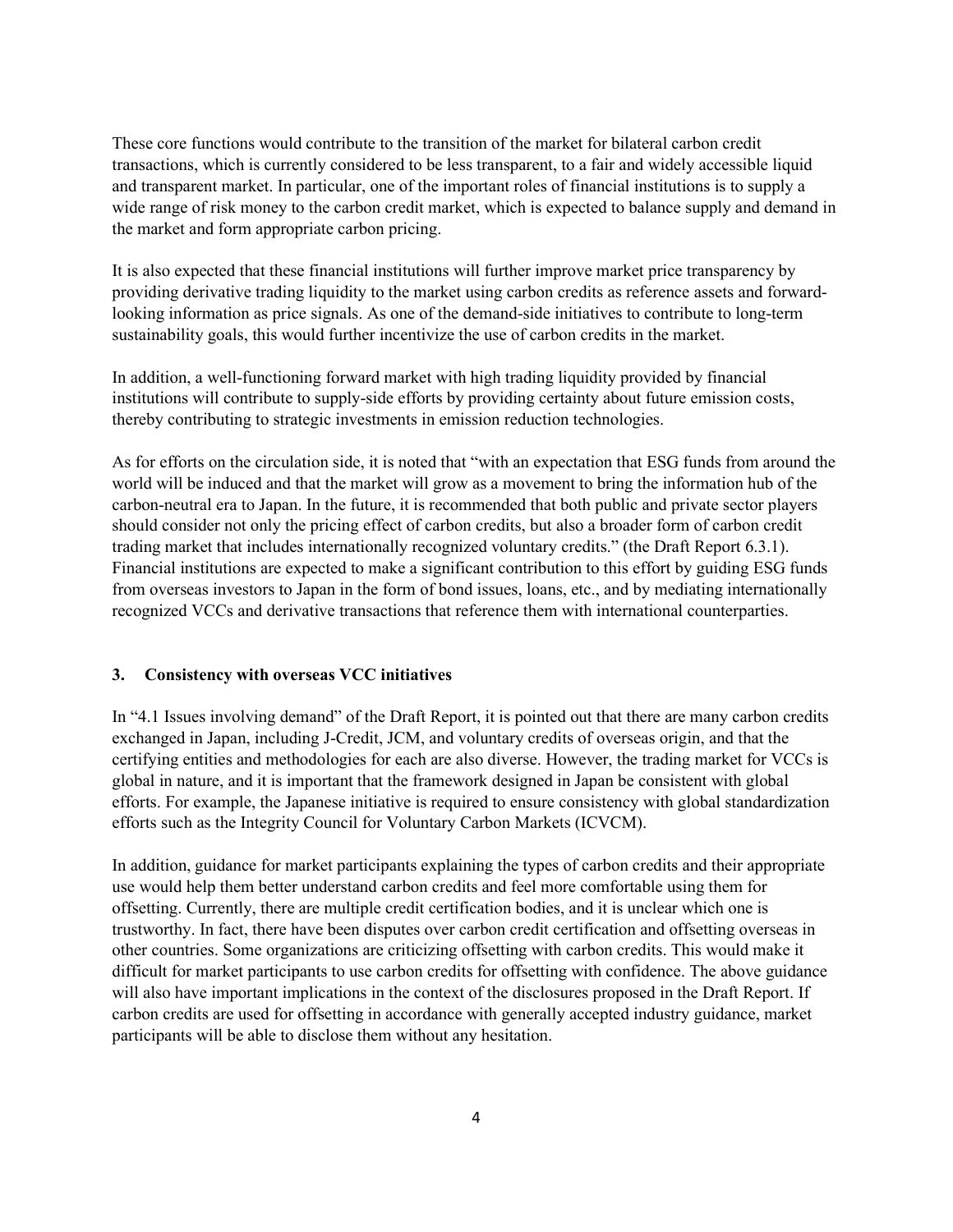Consistency with efforts related to VCCs abroad could enhance market confidence in the quality of VCCs and address market participants' concerns about the environmental and reputational risks associated with voluntary carbon credit transactions. In addition, global legal standard-setters (For example, UNCITRAL or UNIDROIT) have a track record of working with other international organizations and regulators to develop legal guidance on a range of substantive law issues relating to a wide range of commercial transactions in all regions, and, given that Japan is a member of both UNCITRAL and UNIDROIT, can facilitate decision-making on environmental products in all jurisdictions together with other member jurisdictions. This allows ISDA and other industry organizations to develop legal opinions and standard documentation to support the VCCs. Market fairness, stability, and transparency are ensured as a system, and the legal certainty of transactions is ensured. This is an important premise for building a carbon credit market in which market participants can participate with confidence.

ISDA supports efforts to establish a carbon credit market in Japan, and if this initiative is implemented in accordance with the standard framework recommended by the ICVCM and others, Japanese companies and globally operating companies based in Japan will have an important tool in their corporate emission reduction efforts. In addition, legal clarity in the treatment of carbon credits under Japanese law would be an important point in establishing Japan as a hub for carbon credit trading. For example, global companies based in Japan are considered to manage GHG emission reductions based on global standards, so it is important that Japan's market and the carbon credits traded in it be consistent with international standards. In this respect, "6.1.1. Showing the roadmap for utilization considering the diversity of carbon credits" of the Draft Report lists up the four types of carbon credits, but if they are consistent with international standards and meet certain strict requirements (e.g., certification criteria, etc.), it may be possible to consider allowing them to be used in the voluntary carbon credit market, such as the GX League, regardless of which of the four types they fall under. As a result, participation of a wide range of market participants, both domestic and international, could be expected.

## **4. Clarification of the legal nature of carbon credits and implications for regulatory, tax, and accounting treatment**

First, we believe it is important to clarify the nature of the voluntary carbon credit itself as an asset in terms of its legal, tax, and accounting treatment.

The "4. Issues to be tackled for the appropriate use of carbon credits in Japan" in the Draft Report identifies issues from three aspects: demand, supply, and circulation. While all of the issues presented here are considered to be true, we are aware that there are further issues to be considered from a practical standpoint in order to ensure that carbon credits are actually traded widely by various market participants. In the "6.3.2. Clarify legal, accounting, and tax treatment of carbon credits to ensure transaction stability" at the end of the "6. Direction and specific measures toward the appropriate use of carbon" section of the Draft Report, it is pointed out that "I In order to promote the circulation of carbon credits in Japan, clarification of the legal, accounting, and tax treatment of carbon credit trading should also be considered." as an effort on the circulation side. It is very important to clarify these points at the circulation stage (Rather, it is essential to encourage financial institutions and investors to enter the market.). In addition, some of the matters that need to be considered include those that are deemed desirable to be coordinated by multiple ministries and agencies. We suggest that specific points to be considered be listed in 6.3.2 to serve as a reference for future discussions.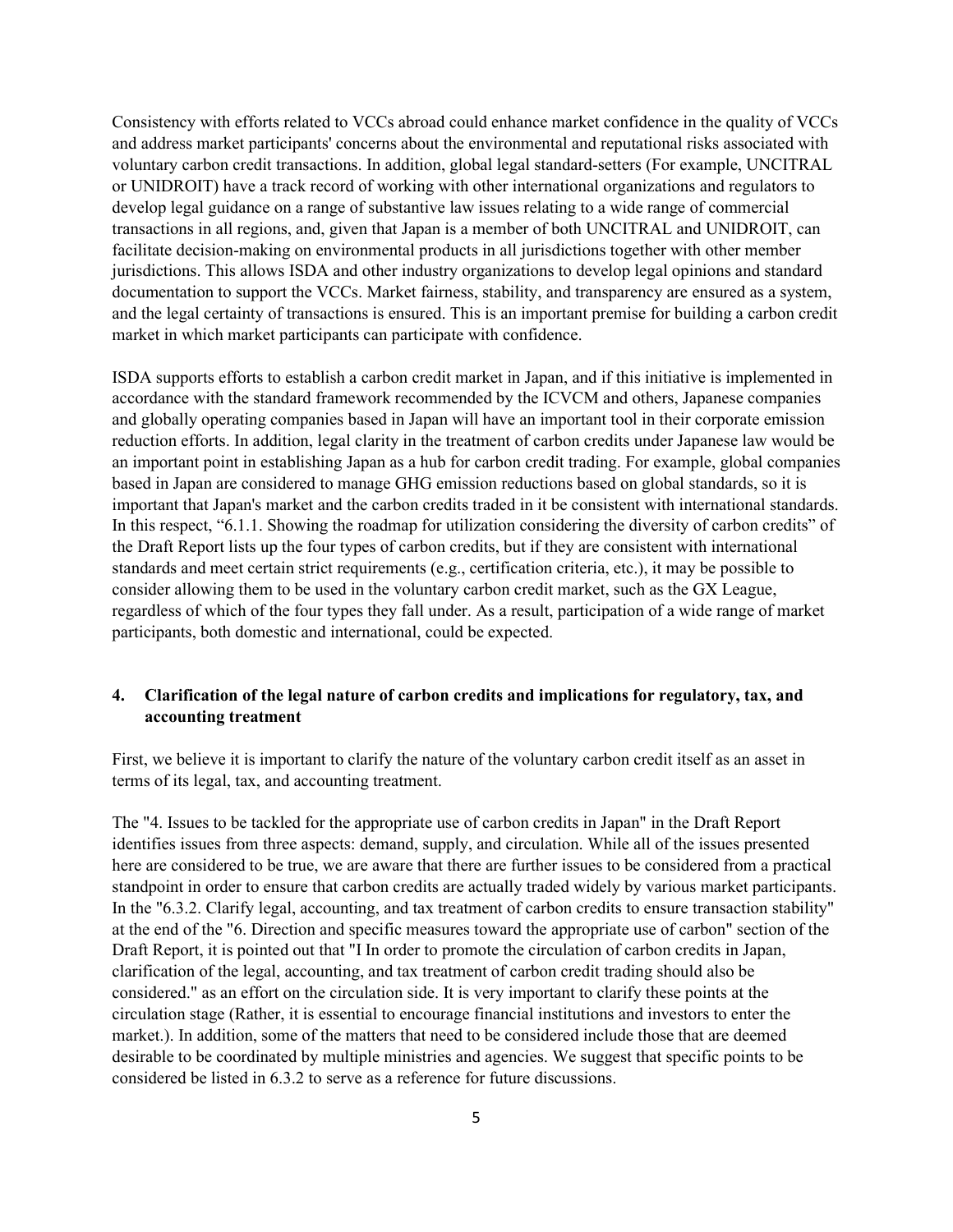What is the nature of carbon credits under Japanese private law?

With regard to transactions for carbon credits in which the actual delivery is made at a future point after the conclusion of the contract and derivative transactions involving physical delivery ("derivative transactions, etc."), the nature of such transactions under private law (for example, intangible property rights or a bundle of contractual rights) is an important issue, and a similar awareness of this issue has been shown in other jurisdictions<sup>[6](#page-5-0)</sup>. For example, the legal nature relates to the following points: In January 2006, the " Legal Issues in Legislating a National Registry System under the Kyoto Protocol (Report)"[7](#page-5-1) examined what kind of legal nature it would be appropriate to construct the credits under consideration in this report when they are considered to exist as property rights. Whether this view should be applied to carbon credits and whether further discussion is necessary are matters deeply related to Japan's private legal system. We hope that discussions will involve not only industry but also authorities, legal practitioners, academic experts, and others.

- (1) When carbon credits are transferred from one party to another, it is essential that the transfer associated with such transfer can be held up against third parties. What procedures are necessary for this purpose depends on what the legal nature of carbon credits is.
- (2) Given the possibility that the other party to a derivative transactions, etc. may fail during the transaction period and that multiple transactions may occur between the same parties, it is conceivable that in the event of default of one party, a so-called close-out may be conducted in which all transactions are closed and the present value of the closed transactions are settled on a netting basis (It is common not only in Japan but also globally for OTC derivatives transactions to be processed), and such close-out mechanism shall be deemed effective in insolvency proceedings commenced against the parties. The effectiveness of this close-out mechanism is important not only in managing risks to counterparties, but also for financial institutions in calculating the amount of risk-weighted assets under capital regulations. The effectiveness of the close-out mechanism is essential for the widespread trading of carbon credits. However, if the legal nature of the transaction remains unclear, the effectiveness of the agreement will also be unclear.
- (3) If carbon credits are widely traded, the availability of carbon credits would be further enhanced if carbon credits can be used as collateral. To this end, it is necessary to clarify which jurisdiction's law should be used as the governing law (in the case of cross-border transactions), whether rights should be transferred or collateralized, and what procedures are necessary to provide countervailing requirements and to protect rights. The legal nature of carbon credits needs to be clarified as a basis for this clarification.
- Are Japanese financial institutions allowed to deal in carbon credits under their regulations?

As mentioned above, the involvement of financial institutions such as banks and securities companies in the carbon credit market can improve the liquidity and transparency of the market. There is a strong

<span id="page-5-0"></span><sup>&</sup>lt;sup>6</sup> See ISDA publication shown in footnote 4.

<span id="page-5-1"></span><sup>7</sup> See<https://www.env.go.jp/council/28kyoto-gitei/y280-kentou.pdf>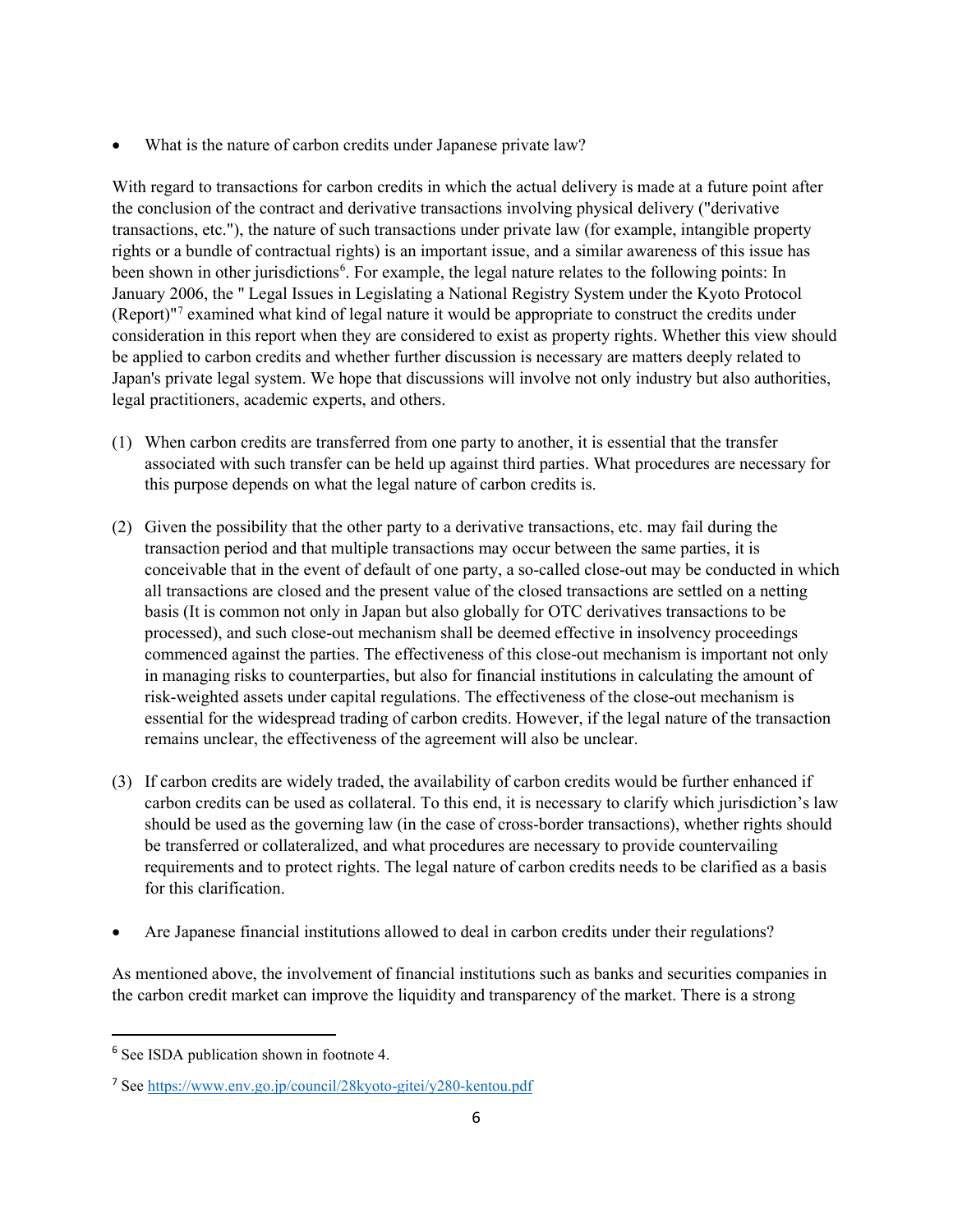demand for financial institutions to be allowed to enter the carbon credit market. Currently, transactions related to carbon credits are not subject to regulations in Japan, but financial institutions subject to regulations in Japan may be restricted in their business activities under the relevant regulatory laws (For example, the Banking Act and the Financial Instruments and Exchange Act). Therefore, consideration of such business regulations is inevitable. For example, in the case of a bank or a Type I Financial Instruments Business Operator, etc. , if carbon credits fall under "carbon dioxide equivalent quota as defined in Article 2, Paragraph 7 of the Act on Promotion of Global Warming Countermeasures (Act No. 117 of 1998) and other equivalents)," cash-settled derivative transactions and sales and purchase transactions, as well as intermediation, agency, or representation of such transactions, are permitted<sup>[8](#page-6-0)</sup>. The Financial Services Agency is of the view that individual judgment is required to determine the applicability of this rule<sup>[9](#page-6-1)</sup>, but the criteria to be applied in making such judgment are not clear.

Therefore, it is desirable to either relax the above regulations or clarify the criteria for their application in order to encourage financial institutions to enter the market. In addition, even under the current system, a framework could be developed to indicate carbon credits that are allowed to be traded collectively, rather than having each financial institution confirm them individually. For example, if it is determined that high quality carbon credits to be traded on a newly established exchange in Japan fall under the abovementioned "carbon dioxide equivalent quotas or other equivalents," this would clear regulatory concerns.

Furthermore, even if a clear conclusion is not reached regarding the nature of carbon credits under Japanese private law, if the treatment and positioning of carbon credits under the regulatory law are clarified, it is likely to give a sense of security to trading participants and improve the liquidity of trading itself, as is the case with digital money and crypto-assets.

What is the accounting treatment of carbon credits and transactions that reference carbon credits?

Accounting standards need clarification, as noted in Table 16 on page 29 of this Draft Report. For both financial institutions as intermediaries of transactions and investors as suppliers of risk money, it would be difficult to hold exposure to carbon credits without clarification of accounting standards, and as a result, the form of transactions would be limited.

The Accounting Standards Board of Japan (ASBJ) PITF No. 15, "Tentative Treatment of Accounting for Emission Trades" (last revised on June 23, 2009), prescribes aa tentative accounting treatment for credits under the Kyoto Mechanisms ("emission credits") as stipulated in the Kyoto Protocol, which came into effect in February 2005. Under this treatment, investments in emission credits are considered to be

<span id="page-6-0"></span><sup>8</sup> See Article 10, Paragraph 2, Items 14 and 15 of the Banking Act, Article 13-2-3, Paragraph 1, Item 2 (Financial Derivatives Transactions) and Article 13-2-5 (Acquisition of carbon dioxide equivalent quotas, etc.) of the Ordinance for Enforcement of the Banking Act, and Article 68, Items 16 and 17 of the Cabinet Office Ordinance on Financial Instruments Business, etc.

<span id="page-6-1"></span><sup>&</sup>lt;sup>9</sup> See "Results of Public Comment, etc. on the Draft Cabinet Order and Cabinet Office Ordinance on Financial Instruments and Exchange Legislation, etc." dated July 31, 2007 by the Financial Services Agency [\(https://www.fsa.go.jp/news/19/syouken/20070731-7.html\)](https://www.fsa.go.jp/news/19/syouken/20070731-7.html), page 218、No.55 and 56, and "Results of Public Comment on the Draft Cabinet Order and Cabinet Office Ordinance, etc. for Partial Revision of the Financial Instruments and Exchange Law, etc. in 2008" [\(https://www.fsa.go.jp/news/20/20081202-1/00.pdf\)](https://www.fsa.go.jp/news/20/20081202-1/00.pdf), page 64, No. 23 and No. 24.